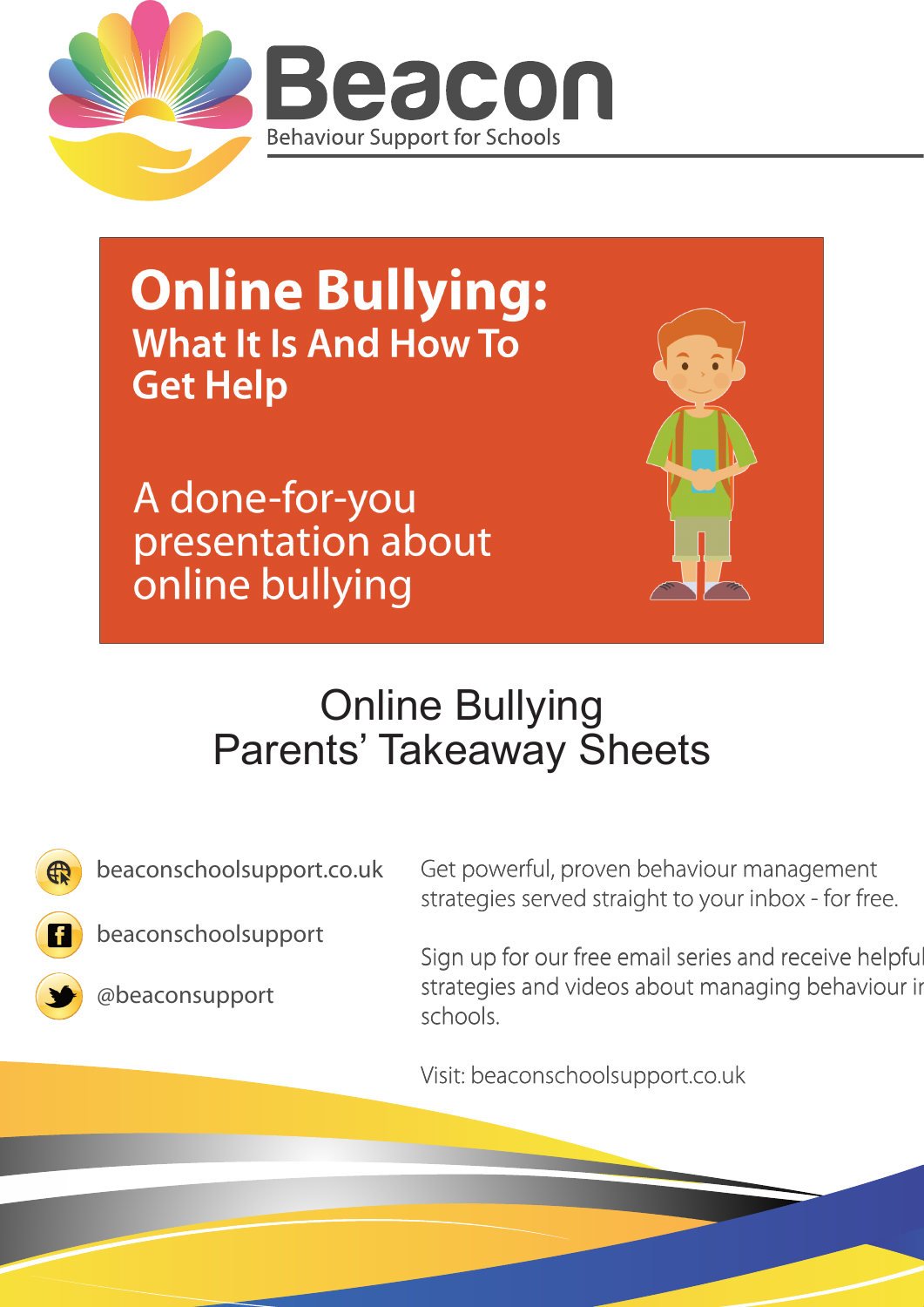

**Take away for parents:**

**Online Bullying is** any form of bullying that is carried out through the use of electronic media devices, such as computers, laptops, smartphones, tablets, or gaming consoles.

## **What to do if your child is being bullied online - our top tips**

**1. Make sure your child is safe** - reassure your child that they have done the right thing speaking to you and that you are going to help.

**2. Talk and listen to your child** - find out what happened and listen to what they have to say.

**3. Collect evidence** - take screenshots and recordings to use as evidence.

**4. Inform the school** - the school will want to support your child. It is also possible that the other children involved attend the school.

**5. Do not retaliate** - avoid responding emotionally. Do not retaliate! Show your child how to deal with this appropriately and calmly.

**6. Report the bullying** - whichever app or gaming platform your child has been using will have a report function. It is important to use this and report the behaviour.

**7. Help them to relax and take a break** - encourage your child to come away from social media for a while. Help them to recover by feeling good about themselves. Do something you both enjoy together.

**8. Report videos immediately** - if an inappropriate video/photo of your child has been uploaded then report this immediately . The company can quickly remove the content and minimise the exposure that this video/image could get.

**9. In serious cases, consider contacting the police** - bullying someone because of their gender, gender identity, sexuality, religious beliefs, race, skin colour or because they have a disability, is a hate crime and against the law.

1**0. Be positive** - teach your child how to use social media safely. If you're not sure yourself then you can learn together. Use the suggested websites to help learn more about each app/platform.